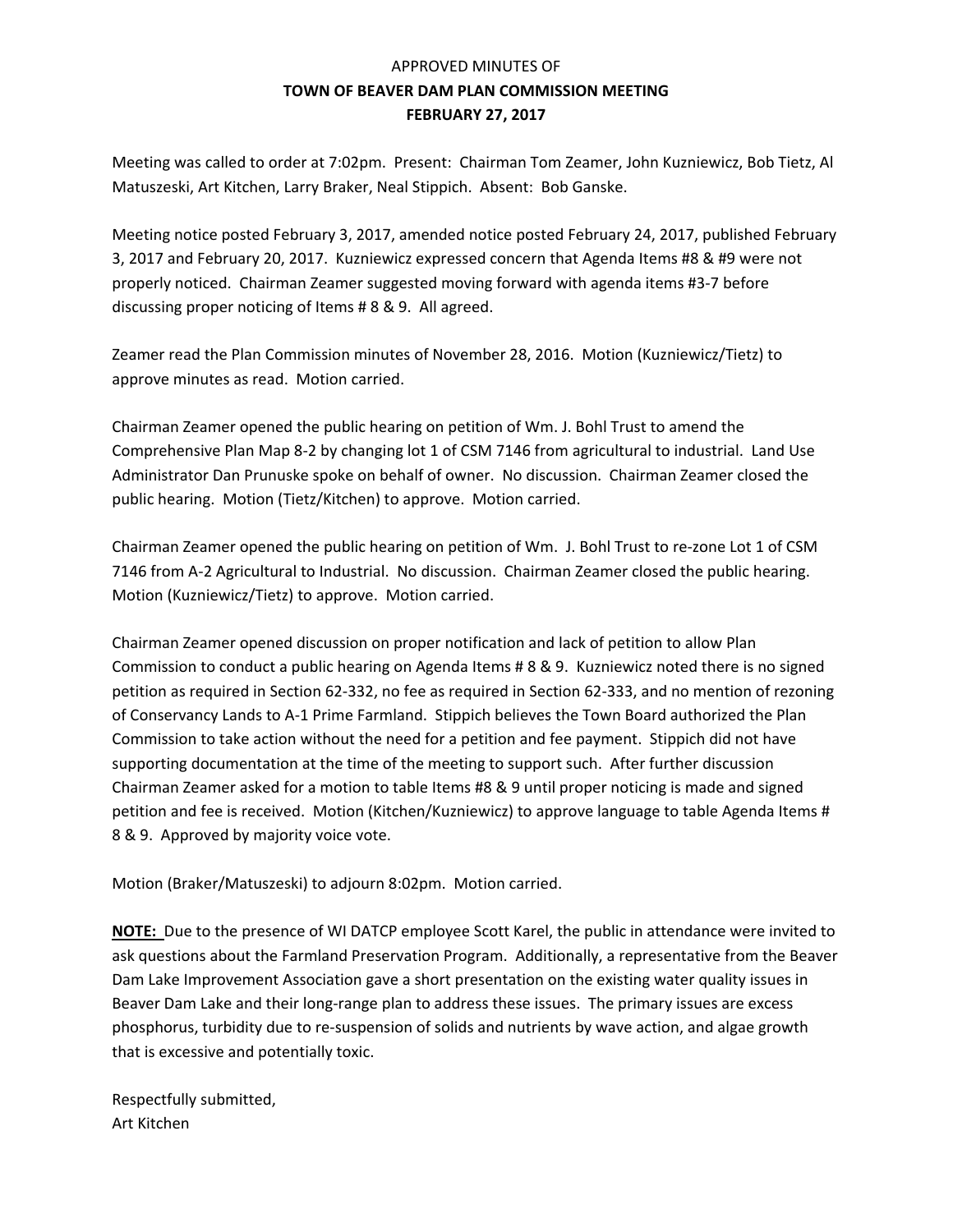# **APPROVED MINUTES Town of Beaver Dam Plan Commission Public Hearing and Meeting W8540 County Road W March 27, 2017**

Chairman Tom Zeamer called the meeting to order at 7:00pm.

Present: Chairman Tom Zeamer, Al Matuszeski, John Kuzniewicz, Art Kitchen, Bob Tietz, Larry Braker, Secretary Kristine Klodowski. Absent: Bob Ganske.

Notice posted March 10, 2017, and published March 14, 2017.

The minutes of February 27, 2017 meeting were read. Motion (Braker/Tietz) to approve. Motion carried.

Chairman opened the public hearing on the application of Bonnie Budde for a Conditional Use Permit to establish a massage studio as a home occupation in the A-1 zoning district on Parcel 004-1114-2712-001 located at W8203 County Road S. Bonnie Budde was present graduating massage school Wednesday and National Licensure on Thursday and would like to have a business out of her home. Plans to work Tuesdays-Saturdays and by appointment, typically between 10:00am-8:00pm. Large concrete door yard with parking. Chairman closed public hearing.

Motion (Kitchen/Kuzniewicz) to approve Conditional Use Permit for Bonnie Budde. Motion carried.

Chairman opened public hearing for the continuation of the Conditional Use permit conditionally issued to Jason & Melissa Garrett on March 28, 2016 to operate a motor vehicle sales, service, and towing business at N8063 State Road 33 on parcel 004-1214-2821-007. Jason Garrett was present and indicated he felt he had followed conditions of previously issued Conditional Use Permit and had no complaints. Land Use Administrator Dan Prunuske read conditions of CUP.

Neighboring business owner Ellen Igl present from Golden Day expressed concerns for cars parked by road impeding vision of oncoming traffic and concern for a vehicle parked in the middle of the driveway for the past two weeks. Igl indicated there are junk vehicles behind the business.

Fire Inspector Jeff Fuhrman, present from the Beaver Dam Fire Department, expressed concern for building being done and ready for business and mentioned that Garrett has done things up to this point as asked for by Fire Department. The issue at this point is the building not being compliant for the use the building is being used for. Ventilation changes need to be made as there is a vehicle indoors and additional changes required by building inspector. Prunuske has spoken with building inspector Jake Henning and the remodeling performed requires State approved plans. Some concerns include a pierced fire wall, exposed insulation, moved stairs, and electrical work. Garrett was advised that he needs to have State approved plans for remodeling on a building that size. Discussion

Attorney Peter Culp of Dempsey, Williamson, & Kelly, representing Garrett, stated he would like to partner with the Town to get issues listed and resolved. Zeamer indicated Conditional Use is separate from a Commercial Building Inspection with remodeling with intent to complete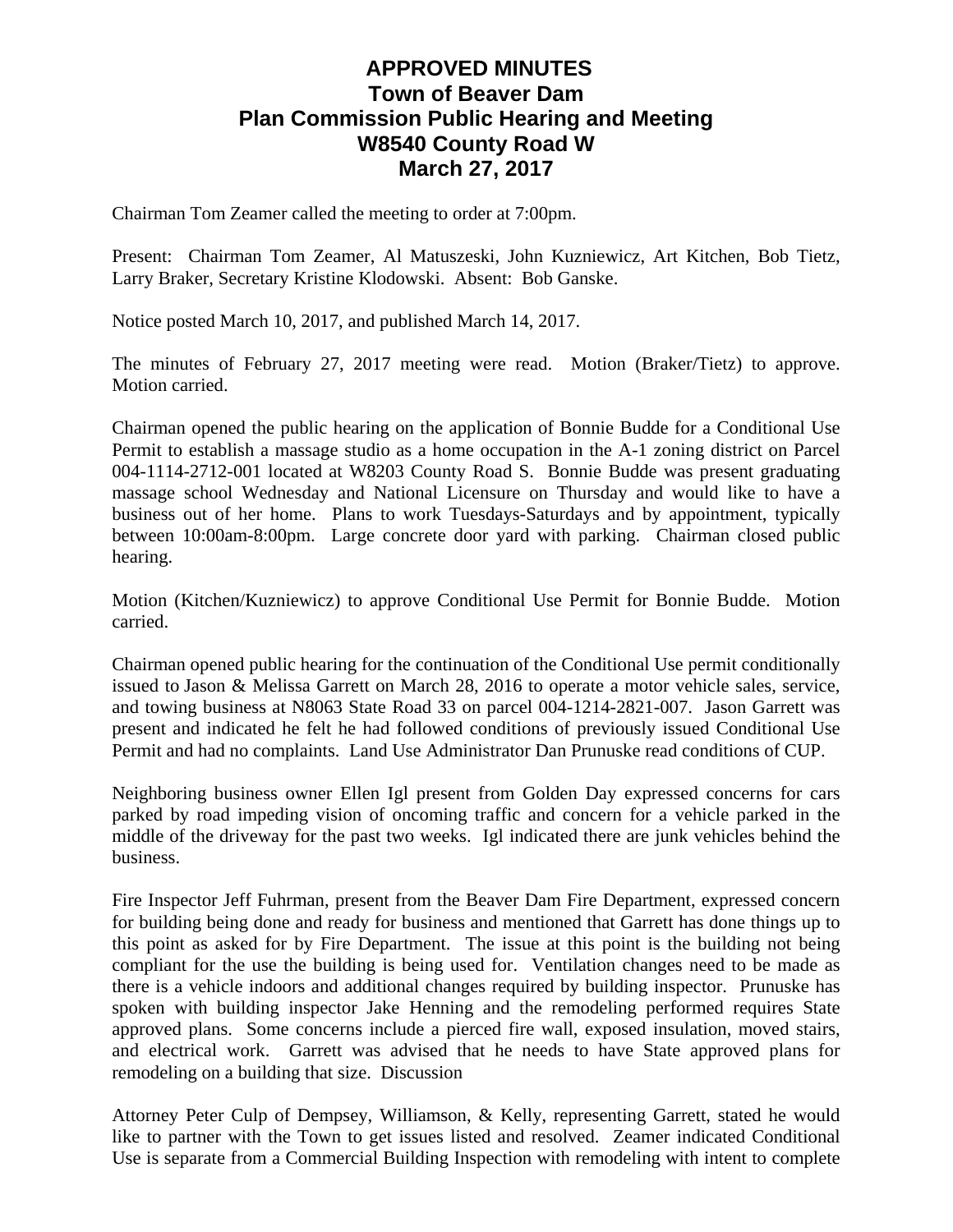building. Prunuske read from Fuhrman's report dated June 10, 2017 indicated remodeling not to Code. Fire Chief Al Mannel asked if the Plan Commission would consider a shortened continuation of the CUP so the business may maintain operations while correcting issues. Chairman closed public hearing.

Motion (Kuzniewicz/Matuszeski) for approval of the continuation of the Conditional Use permit conditionally issued to Jason & Melissa Garrett to operate a motor vehicle sales, service, and towing business at N8063 State Road 33 on parcel 004-1214-2821-007, through June 26, 2017, with the following conditions: meet with the commercial building inspector, Jake Henning and fire inspector, Jeff Fuhrman to list issues that need to be resolved. Motion carried. Zeamer welcomed board members to join in the meeting with Henning and Garrett.

Motion (Tietz/Braker) to adjourn 7:32pm. Motion carried.

Respectfully submitted,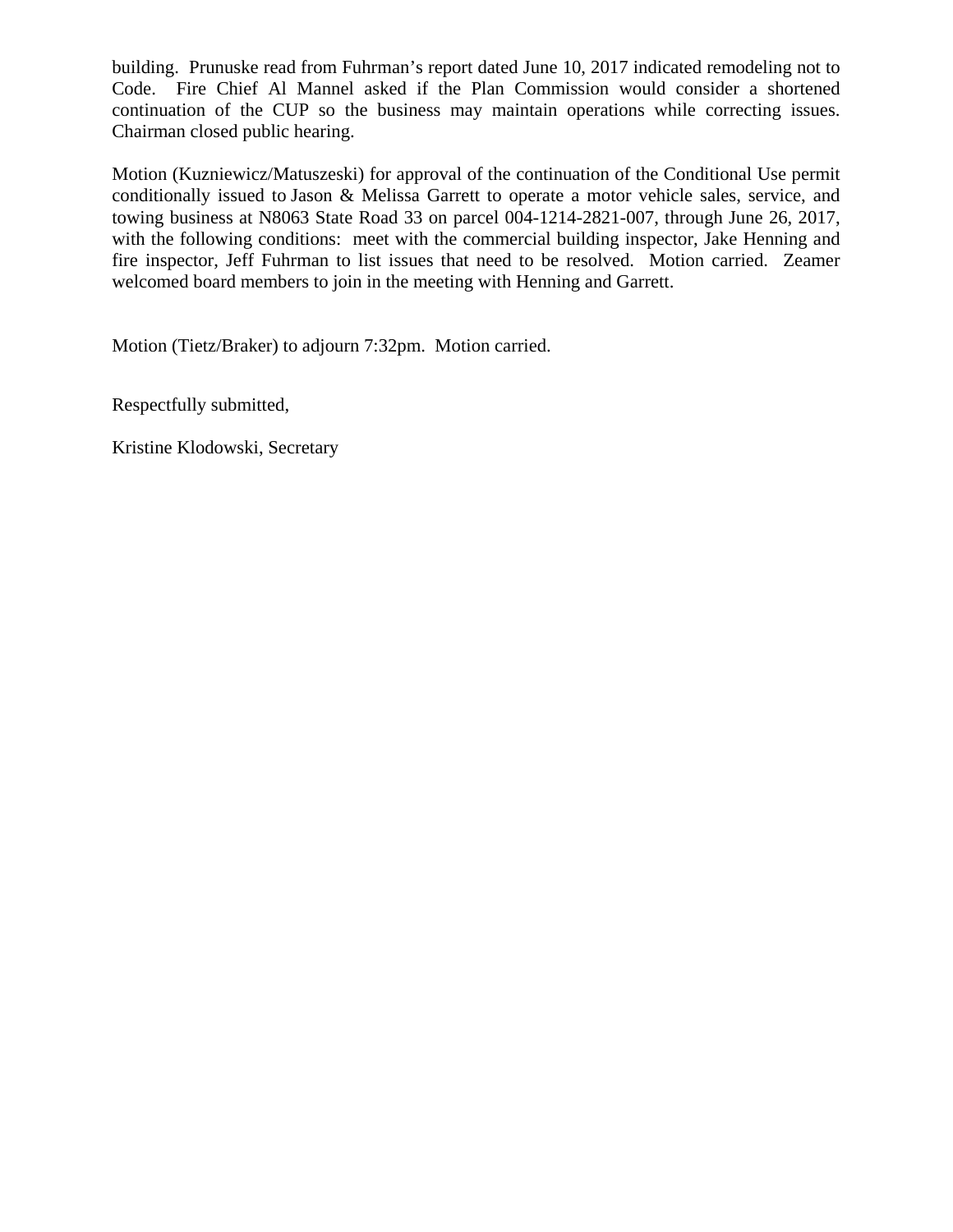# **APPROVED MINUTES Town of Beaver Dam Plan Commission Public Hearing and Meeting W8540 County Road W April 24, 2017**

Chairman Tom Zeamer called the meeting to order at 7:00pm.

Present: Chairman Tom Zeamer, Al Matuszeski, John Kuzniewicz, Art Kitchen, Bob Tietz, Secretary Kristine Klodowski. Absent: Bob Ganske, Larry Braker.

Notice posted and published April 17, 2017.

The minutes of March 27, 2017 meeting were read. Motion (Matsuzeski/Tietz) to approve. Motion carried.

Act on a Letter of Intent submitted by Donald R. Schulz to relocate the lot line between Lot 1 and Lot 2 of CSM #3663, Parcels 004-1114-0911-004 and 0911-005, and W8569 and W8561 County Road W respectively by approving, approving conditionally, or rejecting the application.

Land Use Administrator Dan Prunuske indicated redivision is code compliant, only issue is shed in back needs to be 3' off of property line. Neighboring property owner Rob Brunelle present, as well as Donald Schulz with Rich Leaver of Leaver Land Surveying. Discussion. Brunelle will take skid loader and move Schulz's shed to meet guidelines. Kuzniewicz suggested filing quit claim deed. Leaver indicated County has weighed in stating a two lot CSM is needed. Motion (Kitchen/Tietz) to approve with condition of correctly filled out Town of Beaver Dam application and moving shed to required minimum 3'from lot line. Brunelle offered to go and talk to Giebel at Dodge County.

Motion (Kuzniewicz/Matuszeski) to adjourn 7:20pm. Motion carried.

Respectfully submitted,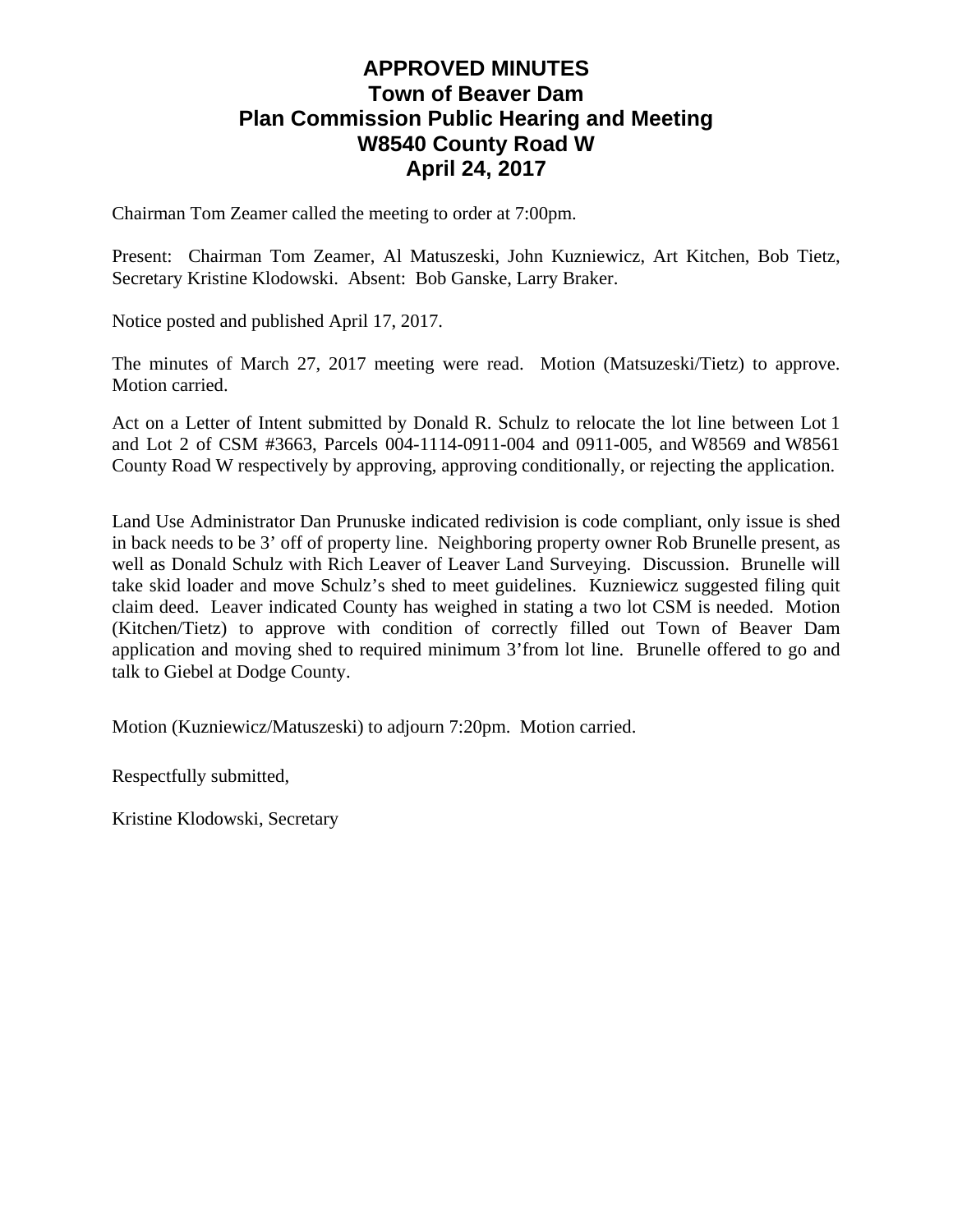# **APPROVED MINUTES Town of Beaver Dam Plan Commission Public Hearing and Meeting W8540 County Road W June 26, 2017**

Chairman Tom Zeamer called the meeting to order at 7:00pm.

Present: Chairman Tom Zeamer, Al Matuszeski, John Kuzniewicz, Bob Tietz, Rosemarie Garczynski, Secretary Kristine Klodowski. Absent: Bob Ganske, Larry Braker, Art Kitchen.

Notice posted June 7, 2017 and published June 9, 2017 and June 16, 2017.

The minutes of April 24, 2017 meeting were read. Motion (Tietz/Matuszeski) to approve. Motion carried.

Chairman opened the public hearing on petition of the Lois E. Apple Trust to rezone lands in the Town of Beaver Dam as follows:

Parcel 004-1114-0743-000 from A-2 General Agricultural to I-1 Industrial Parcel 004-1114-0741-001 from A-2 General Agricultural to C-1 Commercial Parcel 004-1114-0744-000 from A-2 General Agricultural to C-1 Commercial Parcel 004-1114-0744-001 from A-2 General Agricultural to C-1 Commercial

The above parcels are located at the intersection of County D and US 151, southeasterly of US 151 and northeasterly of the UP railroad tracks.

Robert Ballweg and Jacob Ballweg of Ballweg Real Estate, and Brian Apple of Lois E. Apple Trust present. Robert Ballweg stated the rezone is to be consistent with the 2030 plan and for marketing purposes. Ballweg also suggested the Town consider a TIF. Southeasterly parcel was left out of 2030 plan and is the reason for requesting rezone. Prunuske suggested 2030 land use map zoning map does not match DNR wetland maps and the County should be asked to adjust zoning maps to match DNR wetland map. Robert Matheus present and expressed concern for ground water contamination should there be any industrial waste. Matheus also indicated that he has to go through a testing process every year and has concern for increase testing guidelines and increase in cost.

Chairman closed public hearing.

Discussion.

Motion (Tietz/Kuzniewicz) recommendation to Town Board to approve all four parcels. Kuzniewicz added following the DNR Conservancy map based on the wetland maps. Motion carried.

Motion (Tietz/Matuszeski) to adjourn 7:24pm. Motion carried.

Respectfully submitted,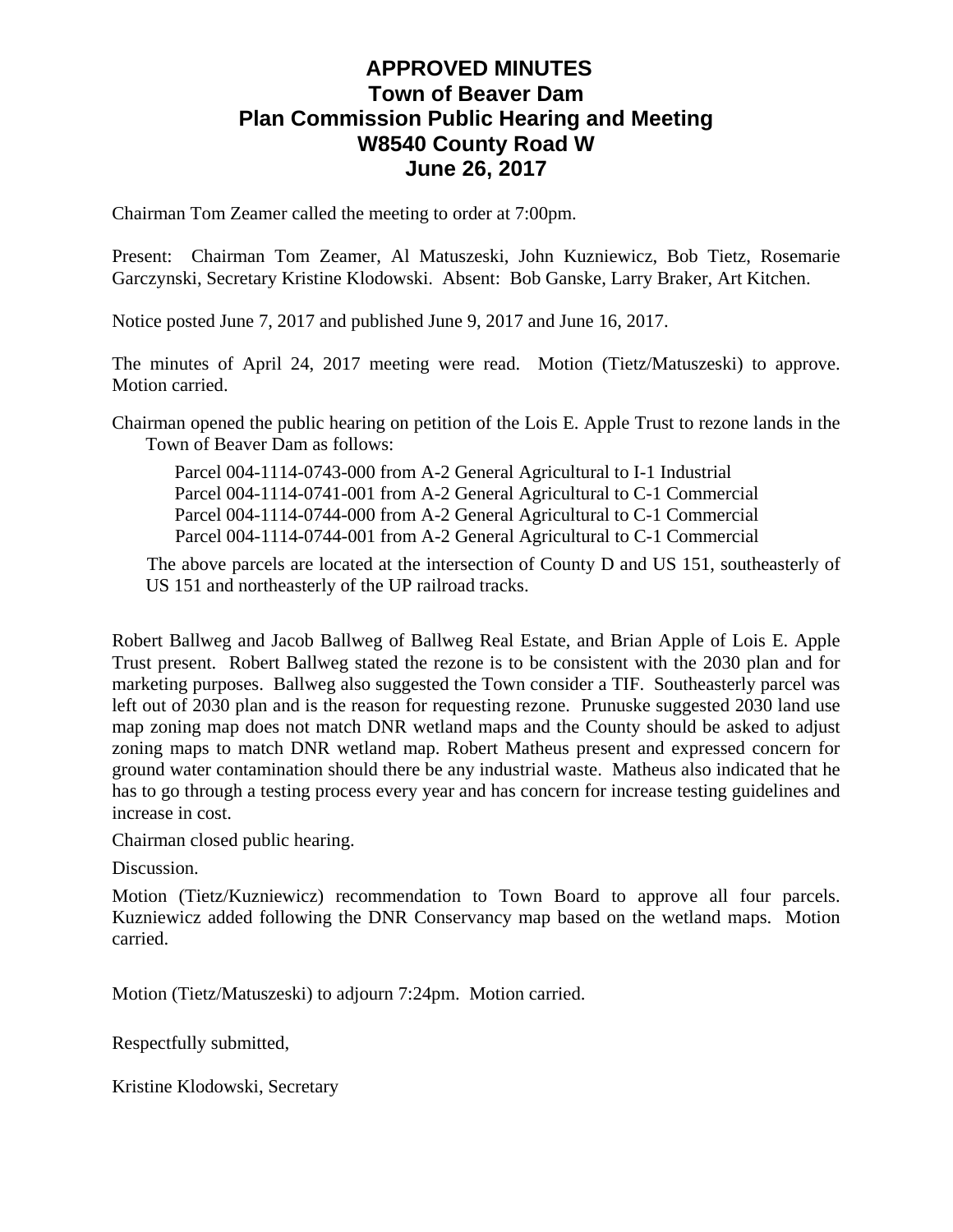# **APPROVED MINUTES Town of Beaver Dam Plan Commission Public Hearing and Meeting W8540 County Road W September 25, 2017**

Chairman Tom Zeamer called the meeting to order at 7:00pm.

Present: Chairman Tom Zeamer, Al Matuszeski, John Kuzniewicz, Bob Tietz, Art Kitchen, Rosemarie Garczynski, Secretary Kristine Klodowski, Neal Stippich. Absent: Bob Ganske, Larry Braker.

Notice posted September 15, 2017 and published September 18, 2017.

The minutes of June 26, 2017 meeting were read. Motion (Kitchen/Kuzniewicz) to approve. Motion carried.

- Chairman opened the public hearing on the application of Gena Broesch for a Conditional Use Permit to operate a dog kennel on Parcel 004-1114-1333-000 located at W7602 County Road W, Juneau, WI in the A-2 General Agricultural zoning district. Gena Broesch present looking to construct a dog kennel  $14'x32'$  for purpose of breeding and holding miniature dachshund and pugs with onsite sales. Property owner is Craig Ganske. Broesch currently holds a State issued kennel license in Cambria and is looking to relocate to the Township upon approval of conditional use permit. Chairman closed the hearing.
- Motion (Garczynski /Kuzniewicz) to approve the Conditional Use Permit, so that the kennel is State licensed, at the W7602 County Road W property. Motion carried.

Mark Tomashek of New Frontier Land Surveying present for technical issues of the plat. Applicant Joshua Coffey present. Neighboring property owners Tim Fletcher and Kathy Matuszeski present. Discussion. Motion (Stippich/Garczynski) to approve the preliminary Coffey Condominium; a 4 lot, 8.6 acre subdivision of Parcel 004-1114-0244-002 located on the east side of Thompson Road immediately south of the Hogz & Honeez Bar & Grill. Motion carried.

Motion (Tietz/Kitchen) to adjourn 7:42pm. Motion carried.

Respectfully submitted,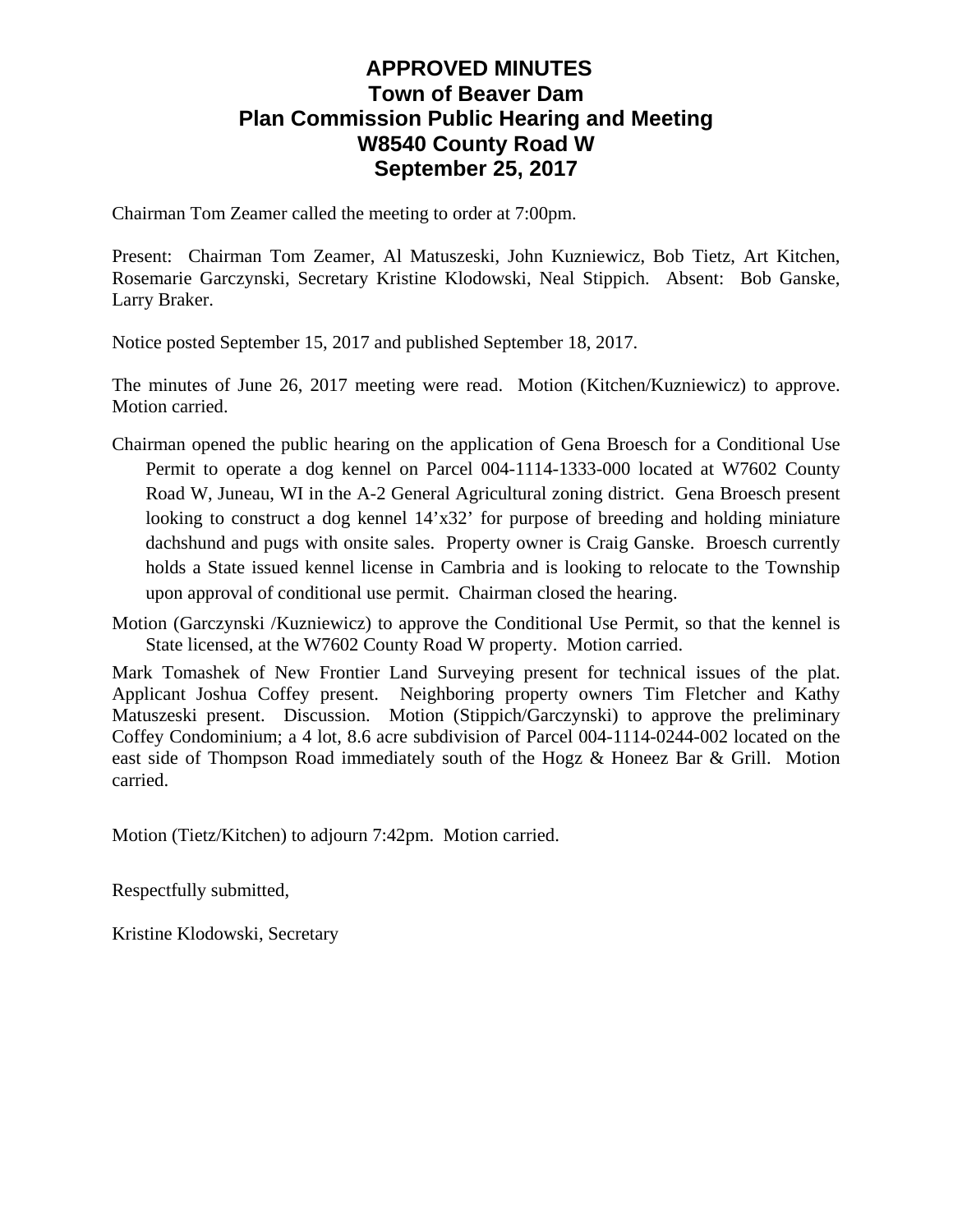# **UNAPPROVED MINUTES Town of Beaver Dam Plan Commission Public Hearing and Meeting W8540 County Road W October 30, 2017**

Chairman Tom Zeamer called the meeting to order at 7:00pm.

Present: Chairman Tom Zeamer, Al Matuszeski, Larry Braker, John Kuzniewicz, Bob Tietz, Art Kitchen, Rosemarie Garczynski, Secretary Kristine Klodowski.

Notice posted October 19, 2017 and published October 23, 2017.

The minutes of September 25, 2017 meeting were read. Motion (Kuzniewicz/Matuszeski) to approve with the correction of "Garczynski" in the motion where "Braker" is listed for the approval of the Conditional Use Permit and "Tietz" where "Braker" is listed under motion to adjourn. Motion carried.

Chairman opened the public hearing on the application of Brian Schwandt, owner of 10-51 Towing & Recovery for a Conditional Use Permit to operate a towing business on Parcel 004-1114-0823-019 located at 1227 Madison Street, Beaver Dam, WI in the C-1 Commercial zoning district. Brian Schwandt present. Looking to operate a 24 hour/day towing business averaging 5 cars on the lot at any given time, generally not visible from road. No car sales. Operating to tow trucks, 1 full-time employee, 1 part-time employee. No one present in favor or against.

Motion (Kitchen/Braker) to approve conditional use permit. Motion carried.

Motion (Tietz/Garczynski) to adjourn 7:10pm. Motion carried.

Respectfully submitted,